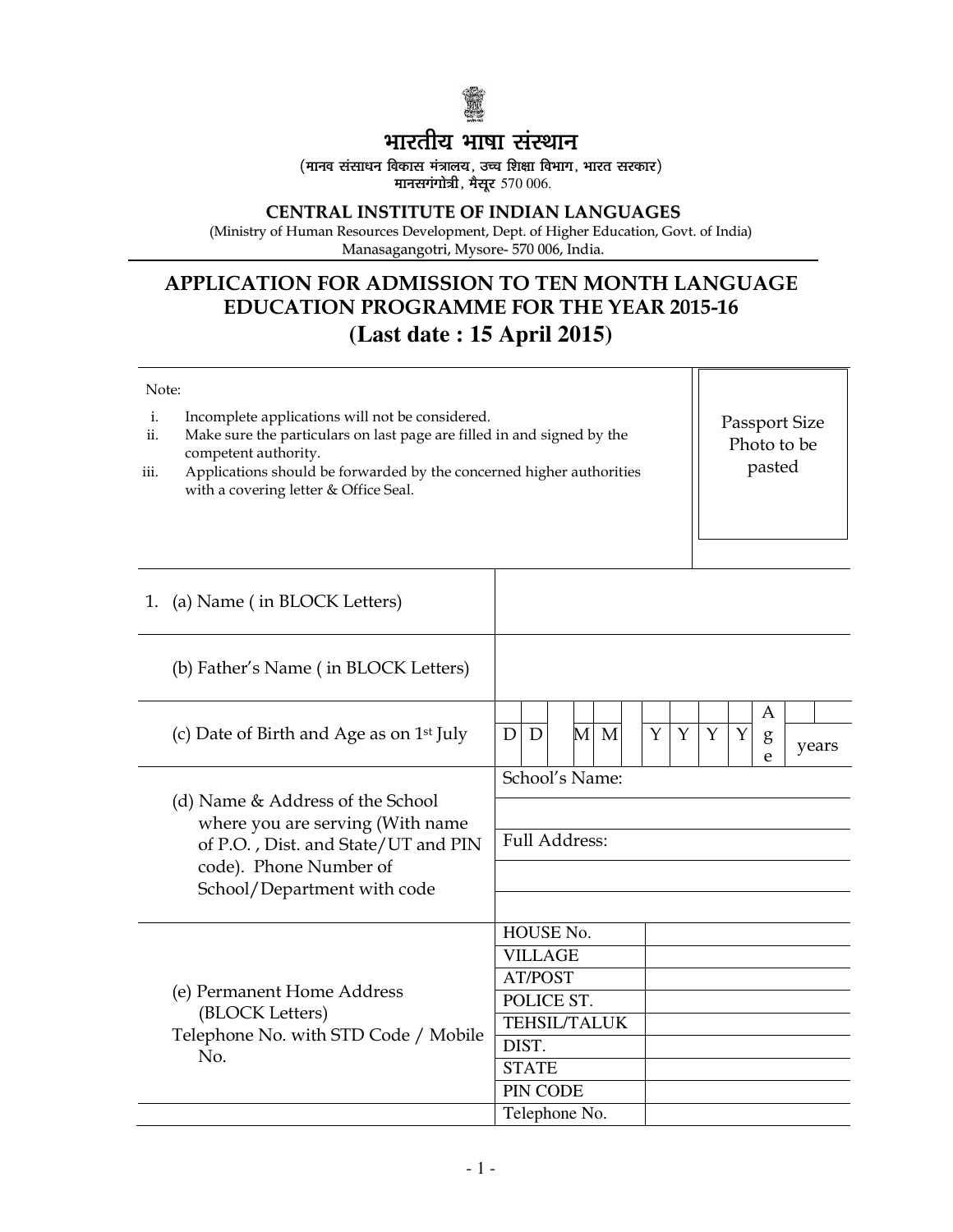| (f) Sex                                                                                                                                                                                                                                                                                                                                                                                                                                                                                                                       | Male                   | Female |
|-------------------------------------------------------------------------------------------------------------------------------------------------------------------------------------------------------------------------------------------------------------------------------------------------------------------------------------------------------------------------------------------------------------------------------------------------------------------------------------------------------------------------------|------------------------|--------|
|                                                                                                                                                                                                                                                                                                                                                                                                                                                                                                                               |                        |        |
| (g) Category to which you belong:                                                                                                                                                                                                                                                                                                                                                                                                                                                                                             |                        |        |
| Scheduled Caste/ Scheduled                                                                                                                                                                                                                                                                                                                                                                                                                                                                                                    |                        |        |
| Tribe/OBC/Un-reserved                                                                                                                                                                                                                                                                                                                                                                                                                                                                                                         |                        |        |
| (h) Whether Differently Abled? If Yes,                                                                                                                                                                                                                                                                                                                                                                                                                                                                                        |                        |        |
| please specify (Enclose Certificate)                                                                                                                                                                                                                                                                                                                                                                                                                                                                                          |                        |        |
|                                                                                                                                                                                                                                                                                                                                                                                                                                                                                                                               |                        |        |
| 2. Status of the School (write in the box)                                                                                                                                                                                                                                                                                                                                                                                                                                                                                    | Govt.                  |        |
|                                                                                                                                                                                                                                                                                                                                                                                                                                                                                                                               | Govt.-Aided/           |        |
|                                                                                                                                                                                                                                                                                                                                                                                                                                                                                                                               | Govt. Recognised       |        |
| r c<br>$\bullet$<br>$1 \cdot C$<br>$T T$ $T$ $T$ $T$<br>$\begin{array}{ccccccccccccccccc}\n\multicolumn{4}{c}\n\multicolumn{4}{c}\n\multicolumn{4}{c}\n\multicolumn{4}{c}\n\multicolumn{4}{c}\n\multicolumn{4}{c}\n\multicolumn{4}{c}\n\multicolumn{4}{c}\n\multicolumn{4}{c}\n\multicolumn{4}{c}\n\multicolumn{4}{c}\n\multicolumn{4}{c}\n\multicolumn{4}{c}\n\multicolumn{4}{c}\n\multicolumn{4}{c}\n\multicolumn{4}{c}\n\multicolumn{4}{c}\n\multicolumn{4}{c}\n\multicolumn{4}{c}\n\multicolumn{4}{c}\n\multicolumn{4}{c$ | $\sim$ 1<br>$\sqrt{N}$ |        |

3. (a) Academic qualifications [from Higher Secondary/PUC onwards]

| Examination<br>Passed | Year | Board/University | Subjects | $%$ of<br>marks |
|-----------------------|------|------------------|----------|-----------------|
| S.S.L.C.              |      |                  |          |                 |
| P.U.C.                |      |                  |          |                 |
| B.A. or Equivalent    |      |                  |          |                 |
| Degree                |      |                  |          |                 |
|                       |      |                  |          |                 |
|                       |      |                  |          |                 |

4. Higher qualifications (if any)

| (b) B.Ed. qualification, if any (specify) |  |  |
|-------------------------------------------|--|--|

| 1 U L<br>D. La. Gaanneauvit, n anv |      | 19DCCH V         |          |                 |
|------------------------------------|------|------------------|----------|-----------------|
| Examination<br>Passed              | Year | Board/University | Subjects | $%$ of<br>marks |
| B.Ed.                              |      |                  |          |                 |

(c ) Diploma in language, if any (please specify)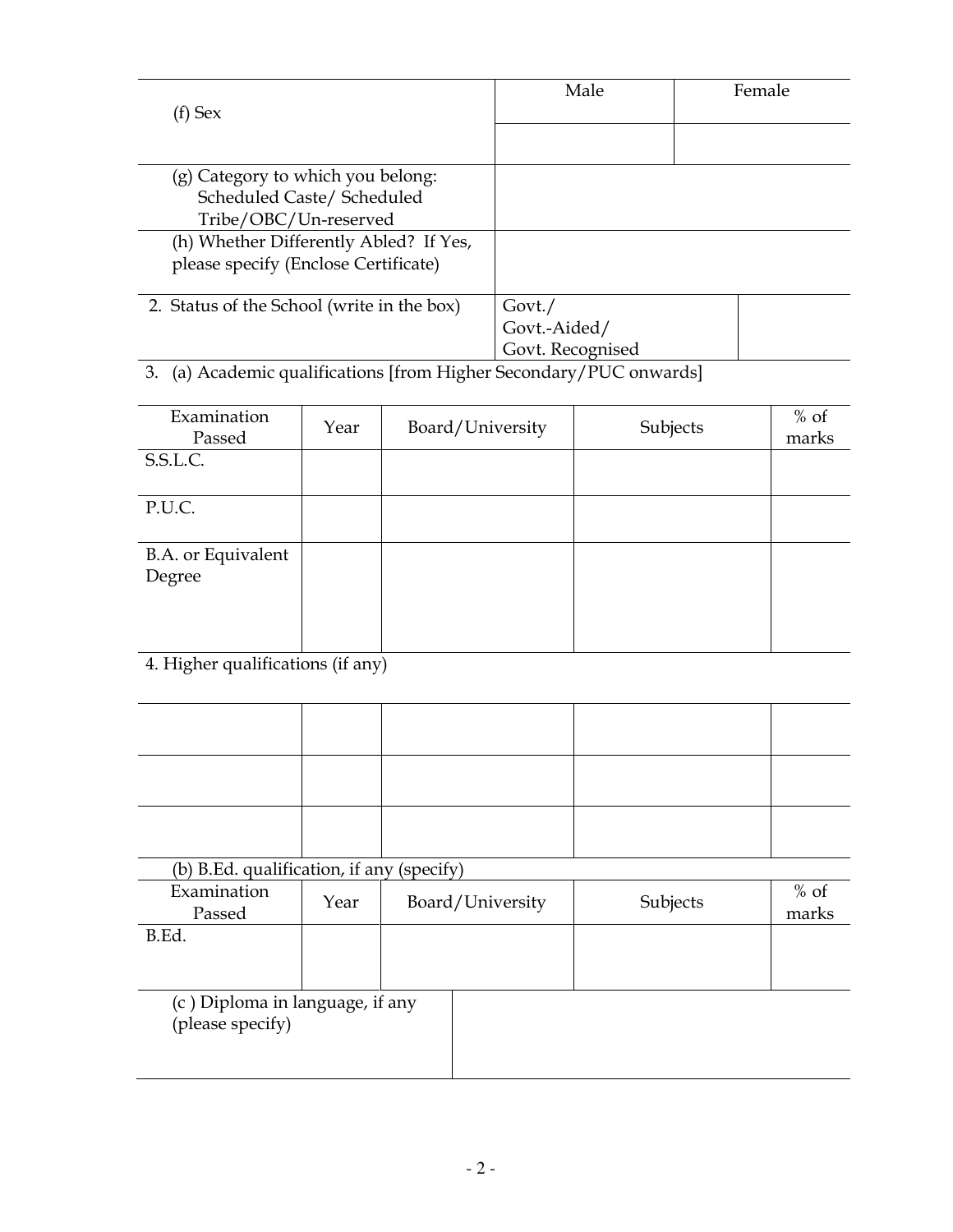4. Teaching experience (in terms of years)

| Name of School | Status [Govt./Govt.<br>Aided/Private] | Class<br>taught | Subject taught | No. of<br>classes per<br>week |
|----------------|---------------------------------------|-----------------|----------------|-------------------------------|
|                |                                       |                 |                |                               |
|                |                                       |                 |                |                               |
|                |                                       |                 |                |                               |

# 5. Details of your language background

| (a) Mother Tongue / Language(s)<br>spoken at home             |                            |       |      |       |
|---------------------------------------------------------------|----------------------------|-------|------|-------|
| (b) Languages studied in<br>School/College                    |                            |       |      |       |
| (c) Other languages known, if any.                            | Language(s)                | Speak | Read | Write |
|                                                               |                            |       |      |       |
|                                                               |                            |       |      |       |
|                                                               |                            |       |      |       |
|                                                               |                            |       |      |       |
| 6. Language you want to learn<br>(Mention any 3 Modern Indian | 1 <sup>st</sup> Preference |       |      |       |
| Languages as specified in the<br>Prospectus)                  | 2nd Preference             |       |      |       |
|                                                               | 3rd Preference             |       |      |       |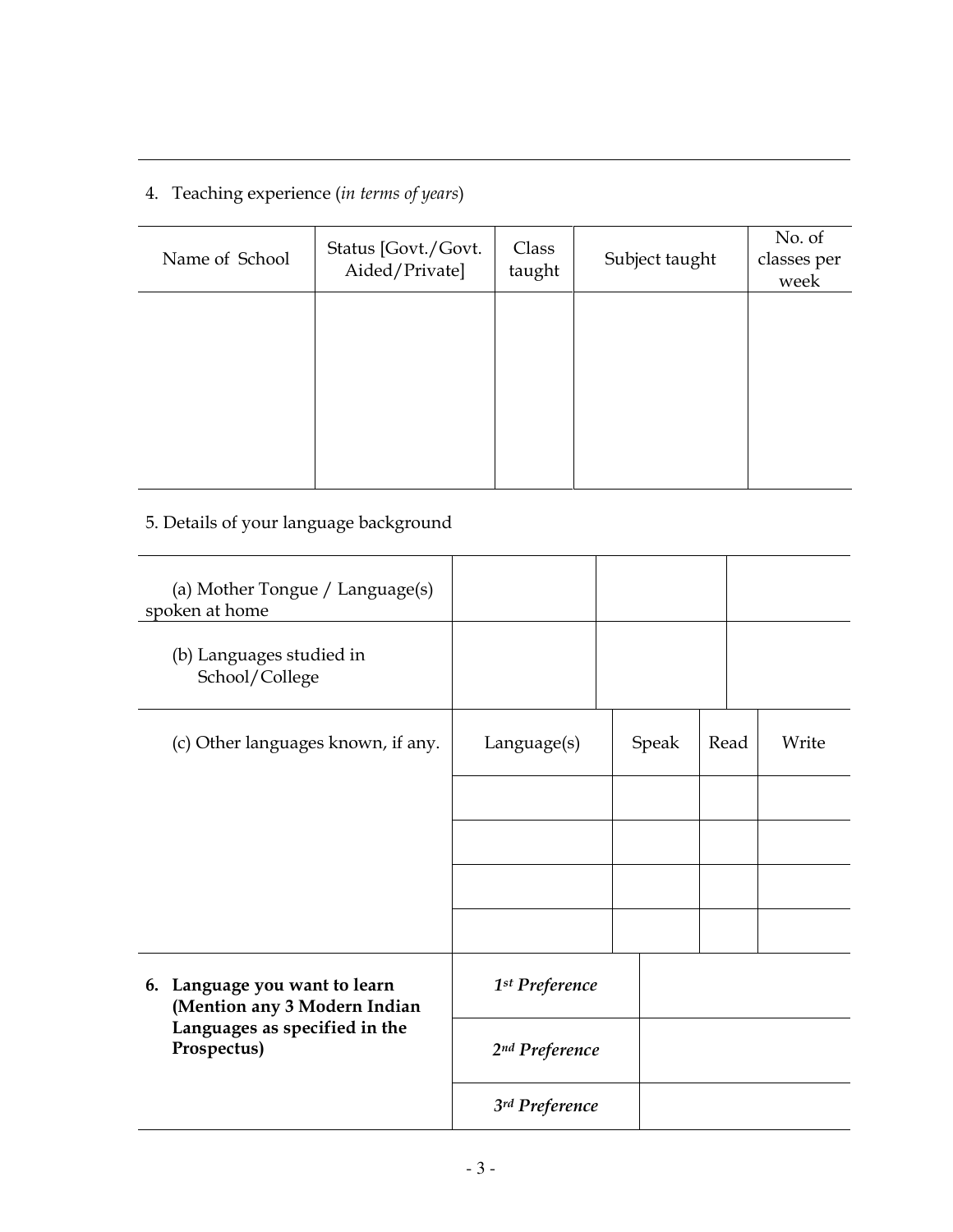7. Other information for office use (tick the appropriate box)

| (a) Did you ever apply for any Course in Regional Language Centre (RLC) of CIIL?                                                                                         |            | N <sub>0</sub> |
|--------------------------------------------------------------------------------------------------------------------------------------------------------------------------|------------|----------------|
|                                                                                                                                                                          |            |                |
| (b) Did you at any time attend any Course in Regional Language Centre (RLC) of CIIL?                                                                                     | Yes        | No             |
| (c) Whether discontinued from Training in any RLC of CIIL? If the answer is `YES' please                                                                                 | <b>Yes</b> | N <sub>0</sub> |
| mention the year, reason & the name of the language and the Centre                                                                                                       |            |                |
| 8.<br>(i) Name & address of District Educational Officer or<br>the Appointing Authority with PIN code to whom<br>further correspondence should be sent.                  |            |                |
| Whether you are physically fit to undergo language<br>9.<br>training & sustain changes in food and climate<br>conditions?<br>(Attach a certificate from Medical Officer) |            |                |

| (Attach a certificate from Medical Officer) |  |
|---------------------------------------------|--|
|---------------------------------------------|--|

| 10. Details of Demand Draft for<br>application | Date of<br><i>ssue</i> | DD Number | Name and branch of the<br>Bank | Amount          |
|------------------------------------------------|------------------------|-----------|--------------------------------|-----------------|
|                                                |                        |           |                                | <b>Rs.150/-</b> |

11. (a) Details of Pay etc: (Enclose supporting documents)

| Basic Pay                  | <u> 1980 - Jan Barbara Barbara, manazarta </u>                                                                                                                                                                                                                                                                                                                                                                                             |
|----------------------------|--------------------------------------------------------------------------------------------------------------------------------------------------------------------------------------------------------------------------------------------------------------------------------------------------------------------------------------------------------------------------------------------------------------------------------------------|
| Dearness Pay               |                                                                                                                                                                                                                                                                                                                                                                                                                                            |
| D.A                        |                                                                                                                                                                                                                                                                                                                                                                                                                                            |
| H.R.A                      |                                                                                                                                                                                                                                                                                                                                                                                                                                            |
| C.C.A                      | $\mathbf{1}_{\mathbf{1}_{\mathbf{1}_{\mathbf{1}}\mathbf{1}_{\mathbf{1}}\mathbf{1}_{\mathbf{1}}\mathbf{1}_{\mathbf{1}}\mathbf{1}_{\mathbf{1}}\mathbf{1}_{\mathbf{1}}\mathbf{1}_{\mathbf{1}}\mathbf{1}_{\mathbf{1}_{\mathbf{1}}\mathbf{1}_{\mathbf{1}}\mathbf{1}_{\mathbf{1}}\mathbf{1}_{\mathbf{1}}\mathbf{1}_{\mathbf{1}}\mathbf{1}_{\mathbf{1}}\mathbf{1}_{\mathbf{1}}\mathbf{1}_{\mathbf{1}}\mathbf{1}_{\mathbf{1}}\mathbf{1}_{\mathbf{$ |
| <b>Transport Allowance</b> | $\mathbf{1}_{\mathcal{A}}$ and the set of the set of the set of the set of the set of the set of the set of the set of the set of the set of the set of the set of the set of the set of the set of the set of the set of the set of the                                                                                                                                                                                                   |
| Any other allowance        | $\mathbf{1}$ and the set of the set of the set of the set of the set of the set of the set of the set of the set of the set of the set of the set of the set of the set of the set of the set of the set of the set of the set of                                                                                                                                                                                                          |
| Total                      | $\mathbf{1}_{\mathcal{A}}$ and the set of the set of the set of the set of the set of the set of the set of the set of the set of the set of the set of the set of the set of the set of the set of the set of the set of the set of the                                                                                                                                                                                                   |
| Average Income Tax         |                                                                                                                                                                                                                                                                                                                                                                                                                                            |
| Deductions                 | $\mathbf{1}_{\mathbf{1}_{\mathbf{1}_{\mathbf{1}}\mathbf{1}_{\mathbf{1}}\mathbf{1}_{\mathbf{1}}\mathbf{1}_{\mathbf{1}}\mathbf{1}_{\mathbf{1}}\mathbf{1}_{\mathbf{1}}\mathbf{1}_{\mathbf{1}}\mathbf{1}_{\mathbf{1}_{\mathbf{1}}\mathbf{1}_{\mathbf{1}}\mathbf{1}_{\mathbf{1}}\mathbf{1}_{\mathbf{1}}\mathbf{1}_{\mathbf{1}}\mathbf{1}_{\mathbf{1}}\mathbf{1}_{\mathbf{1}}\mathbf{1}_{\mathbf{1}}\mathbf{1}_{\mathbf{1}}\mathbf{1}_{\mathbf{$ |
| PAN Card No, if any        | $\mathbf{1}$ . The contract of the contract of the contract of the contract of the contract of the contract of the contract of the contract of the contract of the contract of the contract of the contract of the contract of th                                                                                                                                                                                                          |
|                            |                                                                                                                                                                                                                                                                                                                                                                                                                                            |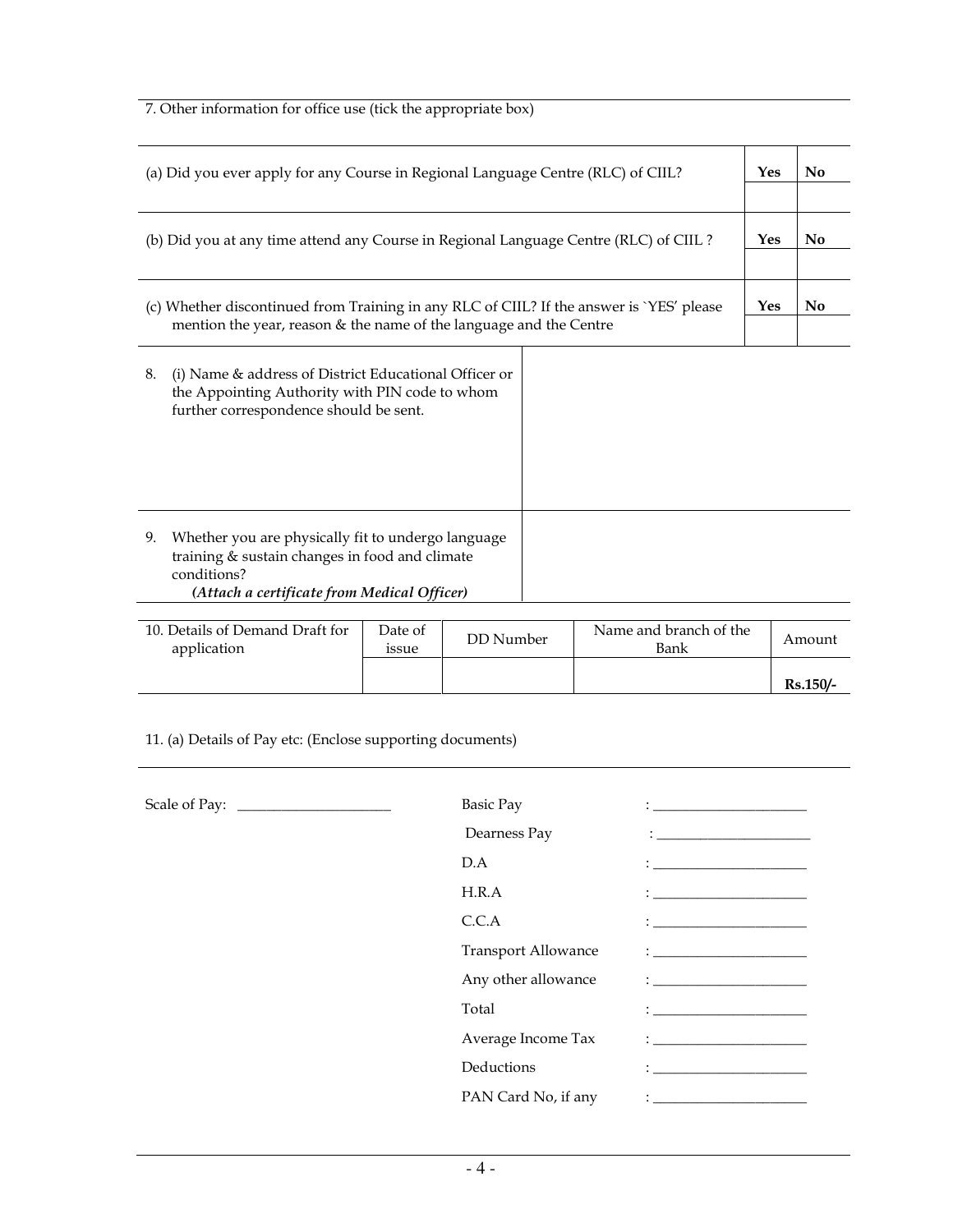# Certificate by the Applicant

- 1. I certify that the information given above is true to the best of my knowledge. I also certify that I will abide by the Rules and Regulations of the Centre. I further certify
	- i). that I have not undergone any language training in any RLC of CIIL and have no prior knowledge of the language I intend to learn,
	- ii). that I have studied the Current Rules of Deputation for this training and am liable for legal action for providing any false information in this application.
- 2. I declare that I am willing to accept a stipend of Rs.800=00 per month and I will not claim any higher emoluments during or after my period of training from the Institute.
- 3. I undertake that I will abide by the Rules and Regulations of the Regional Language Centre and would not indulge in any unlawful activity at the Centre.

| Signature of the applicant |
|----------------------------|
|                            |
|                            |

The application of Mr./Ms. Forwarded by DEO/I.S/DDPI/Director of Education vide File No.

dated **and** 

It is certified that the information given by the applicant is correct. It is further certified that the teacher has not undergone language training earlier in any Centre in CIIL and he/she will be provided necessary facility to teach the language in the Institution after his/her training.

|        | Signature of the DEO/Inspector of Schools/DDPI/Director of Education with seal |
|--------|--------------------------------------------------------------------------------|
| Place: |                                                                                |
| Date:  |                                                                                |